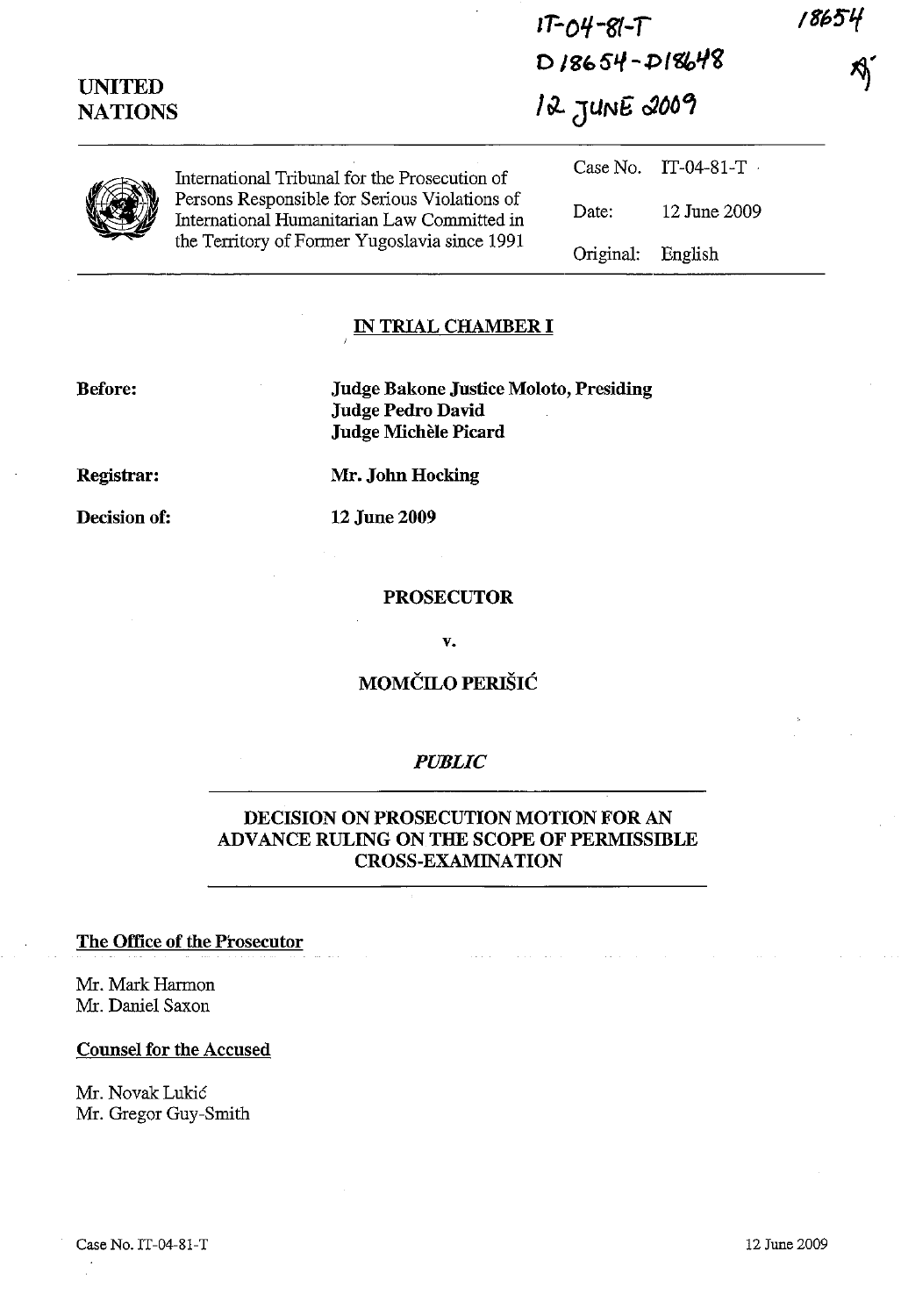TRIAL CHAMBER I ("Trial Chamber") of the International Tribunal for the Prosecution of Persons Responsible for Serious Violations of International Humanitarian Law Committed in the Territory of the former Yugoslavia since 1991 ("Tribunal") is seised of the "Prosecution Motion for an Advance Ruling on the Scope of Permissible Cross-Examination", filed publicly on 5 June 2009, ("Motion") and hereby renders its Decision.

# A. Introduction

1. Muhamed Sacirbey is scheduled to testify as a Prosecution witness, commencing on 15 June 2009. The witness is currently under investigation by the authorities of Bosnia and Herzegovina ("BiH") for alleged abuse of office through engaging in unauthorised expenditures while serving as Foreign Minister of  $BiH<sup>1</sup>$  To date, Sacirbey has not been indicted by any court and there are no criminal charges pending against him.<sup>2</sup> In the Motion, the Prosecution seeks an order . precluding the Defence to cross-examine the witness on the substance of allegations against him.<sup>3</sup>

# B. Submissions of the Parties

#### 1. Prosecution

2. In its Motion, the Prosecution avers that allegations against Sacirbey "have no direct bearing on any of the issues before the Trial Chamber" and that it does not intend to question the witness about any such allegations.<sup>4</sup> It claims, therefore, that cross-examination of Sacirbey should only be permitted if the Trial Chamber is satisfied that the allegations are relevant to the credibility of the witness and that "cross-examination would be consonant with the spirit of the Statute".<sup>5</sup>

3. The Prosecution asserts that Sacirbey is presumed innocent and mere allegations of wrongdoing are not probative of his credibility.<sup>6</sup>

4. The Prosecution further argues that allowing the Defence to cross-examine Sacirbey about the facts underlying the allegations against him would undermine his right under BiH law to remain silent and to be assisted by counsel during questioning.<sup>7</sup> The Prosecution maintains that Rule 90(E) of the Rules of Procedure and Evidence ("Rules"), which deals with a witness's right not to incriminate himself, does not provide equal rights compared to those that he would enjoy as a

<sup>&</sup>lt;sup>1</sup> Motion, paras 1 and 3.

<sup>&</sup>lt;sup>2</sup> Motion, para. 1.

Motion, paras 2 and 12.

Motion, para. 7.

Motion, para. 7.

<sup>6</sup> Motion, para. 8.

 $7$  Motion, para. 9.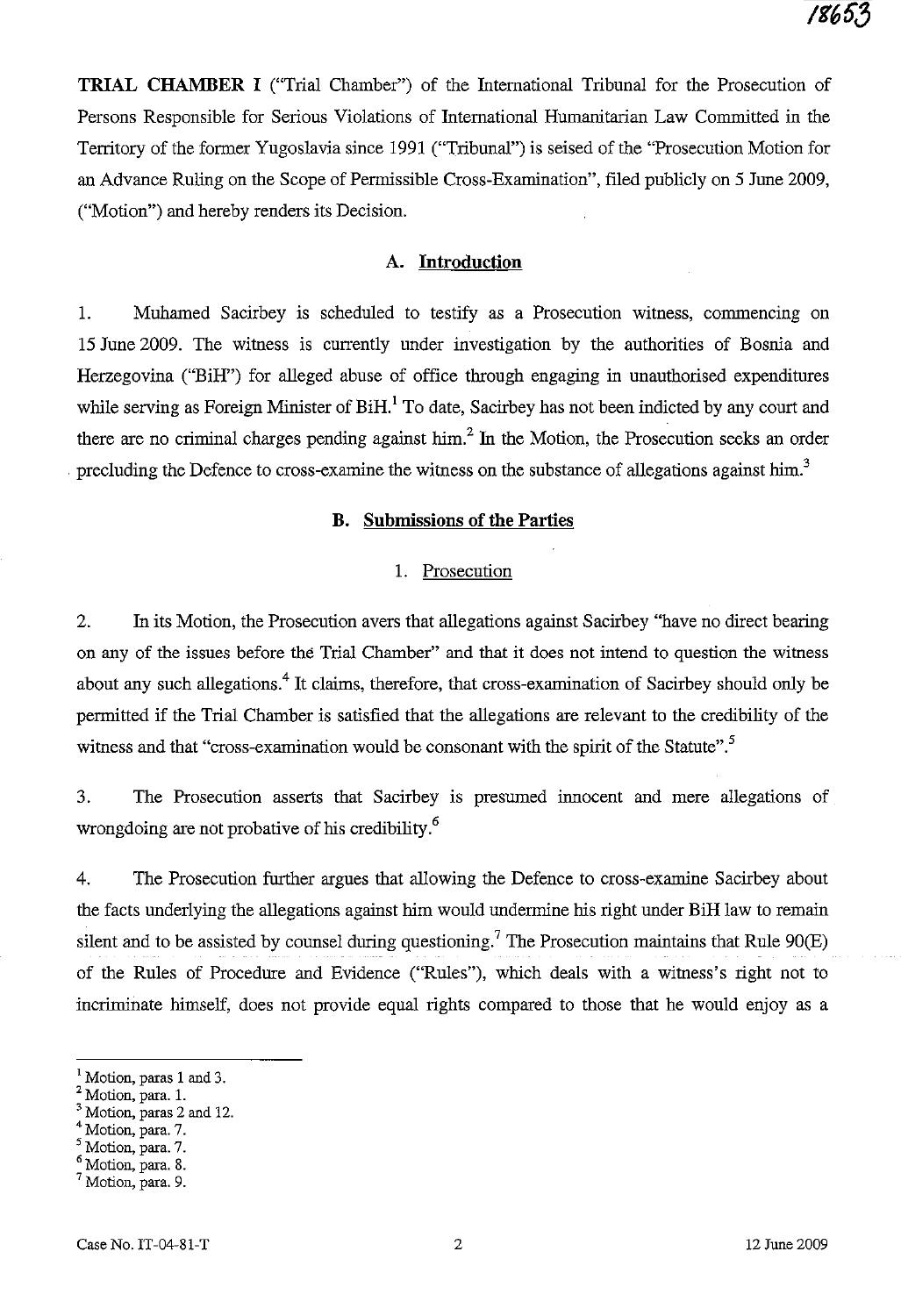witness under BiH Law.<sup>8</sup> Specifically, the Prosecution points out that Rule 90(E) only applies to questions that would directly incriminate the witness; it does not provide for an option for the witness to be assisted by counsel during questioning; and finally, it is only binding on the Tribunal, and not on BiH courts, which would be able to use the answers provided by Sacirbey to advance their investigation or prosecution.<sup>9</sup>

5. The Prosecution also alleges that permitting such a cross-examination would be "antithetical to the spirit" of the Statute of the Tribunal, its guidelines and rules, which recognise, *inter alia,* the presumption of innocence; that the Trial Chamber has a duty to protect witnesses; that crossexamination must be conducted within reasonable limits; that a suspect has the right to remain silent when questioned by investigators and to have a counsel present during interrogations and that accused persons have the right to choose whether to testify in their own defence and thus be subjected to cross-examination.<sup>10</sup>

6. Finally, the Prosecution argues that "there is a risk that if Mr. Sacirbey is cross-examined on the substance of the allegations, the Chamber will be tempted to engage in speculation as to his guilt or innocence", which would amount to an unnecessary and irrelevant distraction.<sup>11</sup>

# 2. Defence

7. On 9 June 2009, the Defence filed "Mr. Perisic's Response to Prosecution Motion for an Advance Ruling on the Scope of Permissible Cross-Examination" ("Response"), in which it opposes the Motion, arguing that limiting the scope of Mr. Sacirbey's cross-examination is contrary to the letter and spirit of the Rules, contrary to the Tribunal's jurisprudence and in direct contravention of the Accused's right to a fair trial.<sup>12</sup>

8. The Defence argues that the framework for cross-examination of witnesses is outlined in Rule 90(H), which allows a party to cross-examine the witness (a) on the subject matter of evidence-in-chief; (b) matters affecting the credibility of witnesses; (c) where the witness is able to give evidence relevant to the case for the cross-examining party, to the subject matter of that case.<sup>13</sup> Tbe Defence further emphasises that Rille 90(H)(iii) provides that the Trial Chamber may, in the exercise of its discretion, permit enquiry into additional matters.<sup>14</sup> The Defence concludes that the

- <sup>9</sup> Motion, para. 10.
- $10$  Motion, para. 9.

- 12 Response, para. 18.
- <sup>13</sup> Response, para. 10.

<sup>8</sup> Motion, para. 10.

<sup>&</sup>lt;sup>11</sup> Motion, para. 11.

<sup>&</sup>lt;sup>14</sup> Response, para. 11.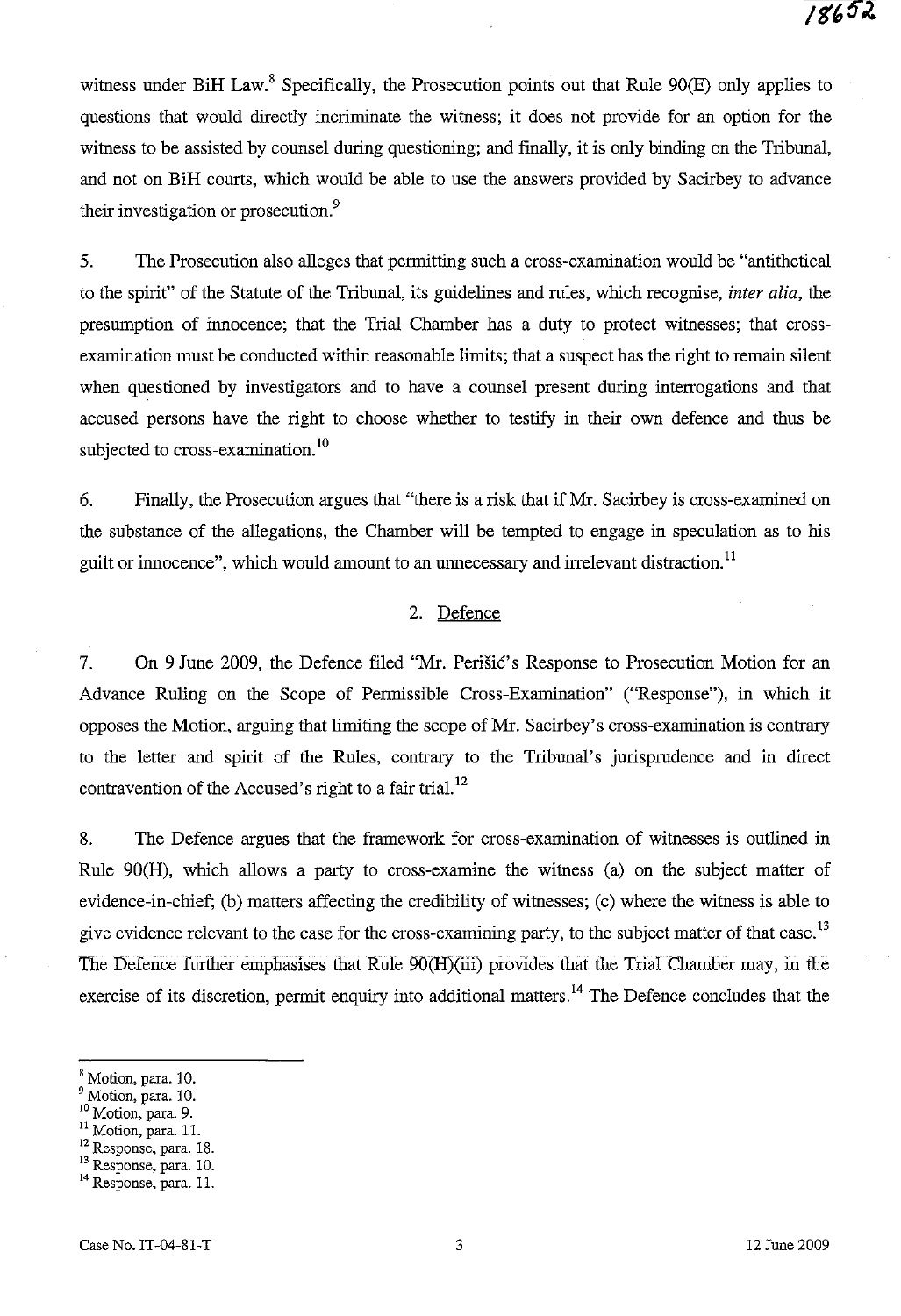fact that the Prosecution does not intend to question Sacirbey on his alleged criminal activities does not preclude the Defence from so doing, based on Rule 90(H).<sup>15</sup>

9. The Defence also argues that the Prosecution is incorrect in maintaining that only prior convictions may bear on a witness's credibility, while mere allegations of criminal conduct do not.<sup>16</sup> In support, the Defence relies on a decision in the *Prosecutor v. Momčilo Krajišnik* case,<sup>17</sup> where the Trial Chamber recognised that cross-examination in relation to the facts underlying alleged criminal conduct is permissible and consistent with the right to a fair trial.<sup>18</sup> The Defence adds that the allegations against Sacirbey go directly to his honesty, credibility and reliability as a witness and such issues always have a bearing on the proceedings.<sup>19</sup>

10. The Defence further rejects as premature the Prosecution's argument whereby allowing cross-examination of Sacirbey about his alleged misconduct would violate his right to remain silent, his right to the assistance of counsel, and his right to presumption of innocence and his right to have a counsel present during interrogations.<sup>20</sup> The Defence alleges that nothing suggests that Sacirbey is not willing to provide his testimony voluntarily, and thus the Prosecution is asserting objections and rights on behalf of the witness, that he himself has not asserted. $^{21}$ 

11. In addition, the Defence maintains that it is not for the Prosecution or the Trial Chamber to second-guess what BiH authorities mayor may not do "at some unknown point in the future, should Mr. Sacirbey ever make himself available to the prosecutors there".<sup>22</sup> The Defence also points out the existence of remedies, other than limiting the scope of cross-examination, to address Sacirbey's concerns. Such remedies include conducting certain parts of cross-examination in closed session, and allowing the assistance of the counsel before Sacirbey answers certain questions put to him.<sup>23</sup> The Defence concludes that "given the existence of these alternatives and given that Mr. Sacirbey is not an Accused or a suspect before this Tribunal, the Prosecution request that Mr. Perišić's right to cross-examine him be curtailed is simply without legal or factual merit".<sup>24</sup>

12. Finally, the Defence submits that there is no merit in the Prosecution's argument that the Trial Chamber may engage in speculation as to Sacirbey's culpability, as the Prosecution has not

<sup>15</sup> Response, para. II.

<sup>16</sup> Response, para. 15.

<sup>&</sup>lt;sup>17</sup>Prosecutor v. Momčilo Krajišnik, Case No. IT-00-39-T, Decision on Cross-Examination of Milorad Davidović, 15 December 2005 *("Krajisnik* Decision").

 $^{18}$  Response, paras 12-18.

<sup>19</sup> Response, para. 12.

<sup>&</sup>lt;sup>20</sup> Response, paras 19-20.

<sup>&</sup>lt;sup>21</sup> Response, paras 20-21.

<sup>&</sup>lt;sup>22</sup> Response, para. 12.

<sup>23</sup> Response, paras 25-27.

<sup>&</sup>lt;sup>24</sup> Response, para. 27.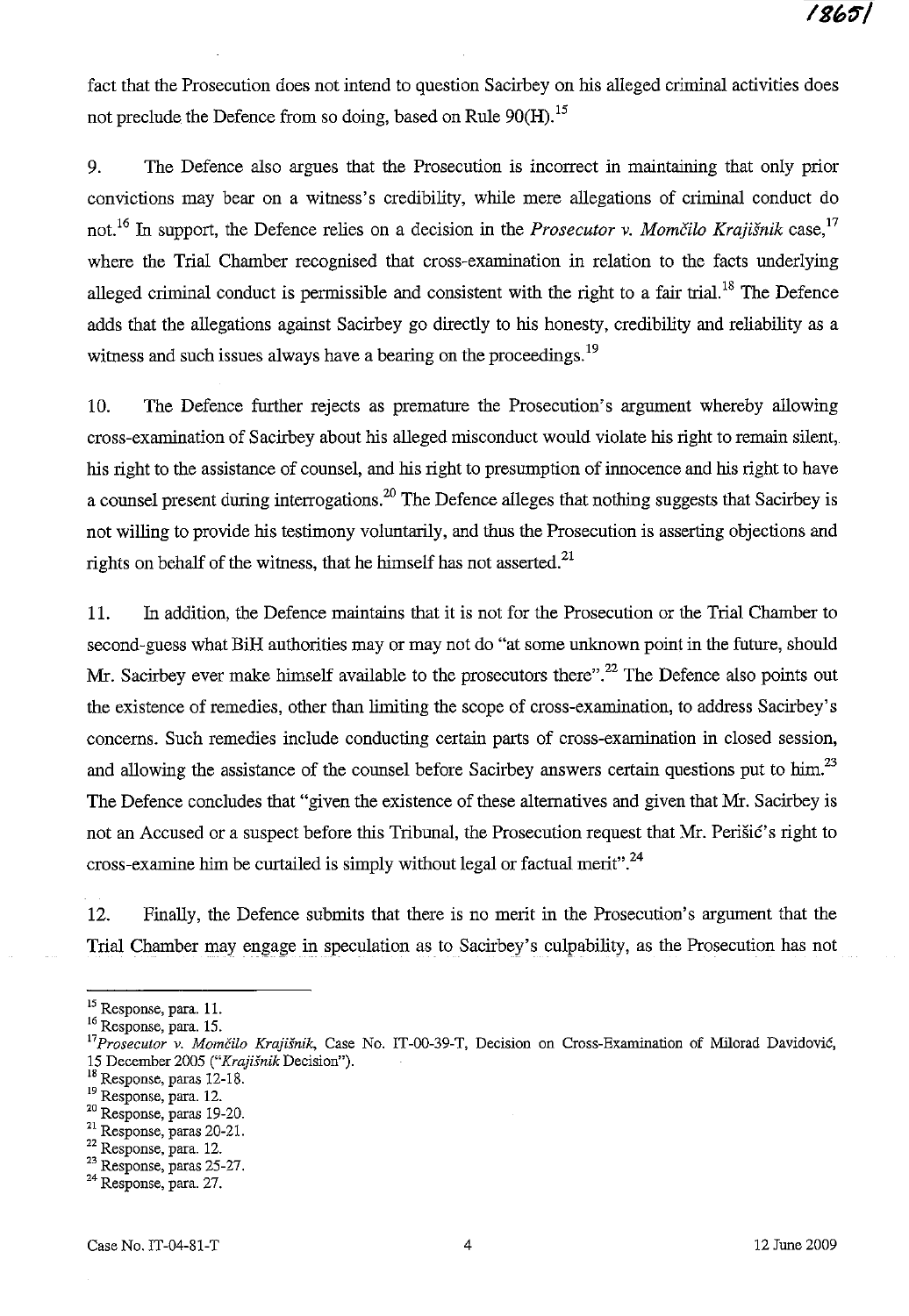identified any basis, factual or legal, for its suggestion that the Trial Chamber will be unable to appropriately weigh and consider Sacirbey's evidence.<sup>25</sup>

# C. **Applicable Law**

#### 13. Rule 90(E) provides that

A witness may object to making any statement which might tend to incriminate the witness. The Chamber may, however, compel the witness to answer the question. Testimony compelled in this way shall not be used as evidence in a subsequent prosecution against the witness for any offence.

#### 14. Rule 90(F) provides in relevant part that

The Trial Chamber shall exercise control over the mode and order of interrogating witnesses and **presenting evidence so as to make the interrogation and presentation effective for the**  ascertainment of the truth.

#### 15. Rule 90(H) provides in relevant parts that

(i) Cross-exantination shall be limited to the subject-matter of the evidence-in-chief and matters affecting the credibility of the witness and, where the witness is able to give evidence relevant to the case for the cross-examining party, to the subject-matter of that case.

(ii) In the cross-examination of a witness who is able to give evidence relevant to the case for the cross-exantining party, counsel shall put to that witness the natnre of the case of the party for whom that counsel appears which is in contradiction of *[sic]* the evidence given by the witness.

(iii) The Trial Chamber may, in the exercise of its discretion, permit enquiry into additional **matters.** 

# **D. Discussion**

16. At the onset, the Trial Chamber recalls that cross-examination is a basic right afforded to the accused. The Trial Chamber in the case of *Prosecution* v. *Milutinovic et. ai.* denied the Prosecution's request to limit the scope of a witness's cross-examination, pointing out that

To restrict cross-exantination to the subject matter predetermined by anyone other than the Chamber with the approval, at least tacit, of the Prosecution is inevitably unfair to the Defence. It would prevent them from challenging the honesty and reliability of the witness by looking at inconsistencies-in-what he may have said-on matters outwith the permitted territory of the **examination. It would also prevent the Defence from cross-examining on relevant matters**  favourable to the Defence case that are excluded by the restriction.<sup>26</sup>

<sup>25</sup> Response, para. 2S.

*<sup>26</sup> Prosecution* v. *Milutinovic et. aI.,* Case No. IT-05-S7-T, Second Decision on Prosecution Motion for Leave to Amend its Rule 65 *ter* Witness List to add Wesley Clark, 16 February 2007, para. 27 *("MilutinovicDecision").*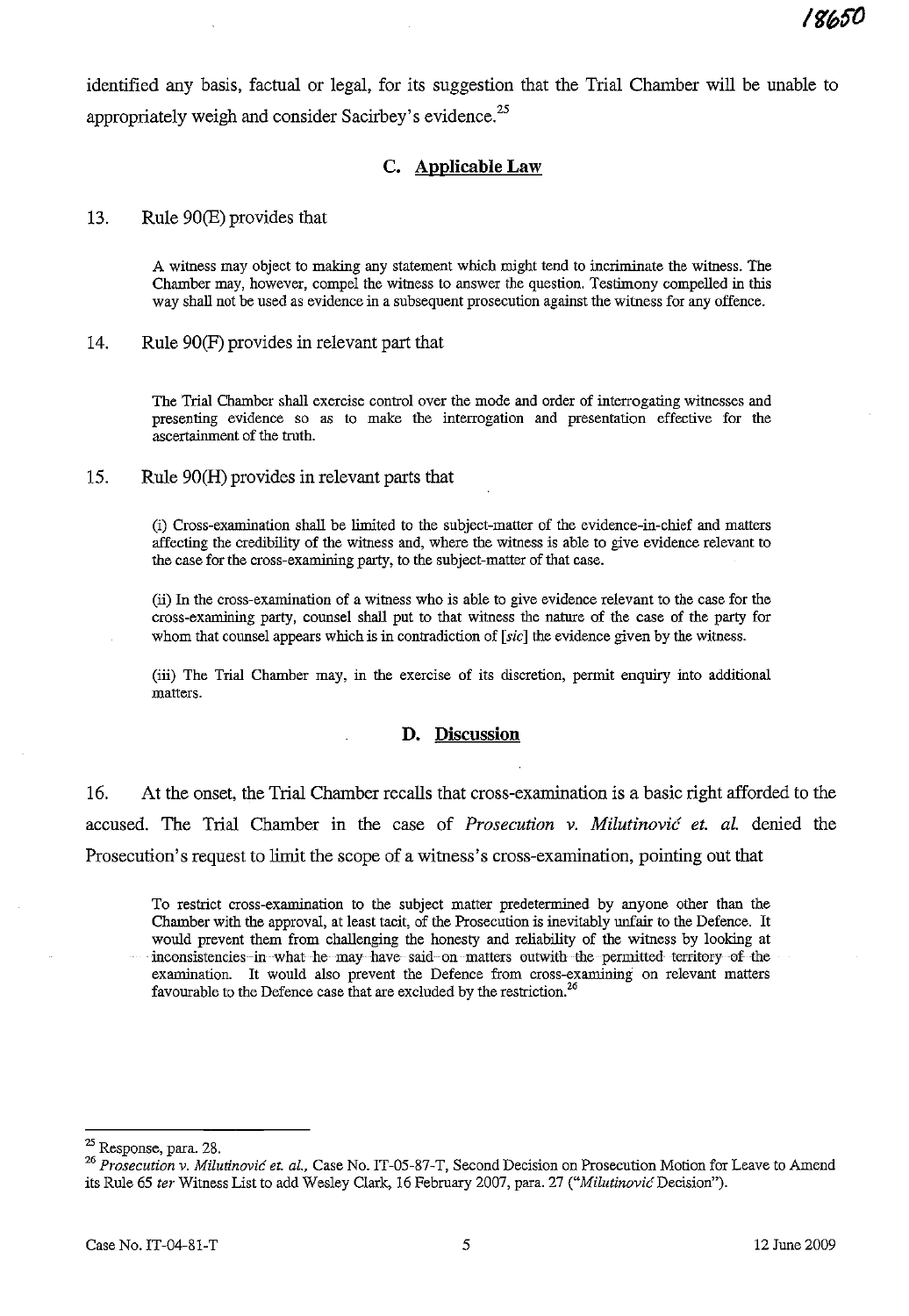17. The *Milutinovic* Decision was later upheld by the Appeals Chamber, which stated that "[t]he provisions of Rule 90(H)(i) are important for effective realisation of an accused's right to confront the witnesses brought against him, and their restriction would appear to be patently unfair. $^{27}$ 

18. The Trial Chamber further considers that subject to the overriding requirement of relevance, Rule 90(H) does not limit the matters that may be raised during cross-examination, which are directed solely at the credibility of the witness.<sup>28</sup> The Trial Chamber, thus, cannot but agree with the Defence that the cross-examination of Sacirbey should not be limited to matters contained in examination in-chief and that questions on issues pertaining to his credibility are, in principle, permissible.

19. As to the question whether mere allegations of criminal conduct—as opposed to a criminal conviction-have any bearing on the case, the Trial Chamber recalls that in the *Krajisnik* Decision, it was held that

Indeed, Rule 90(H)(ii) imposes an obligation on a party to cross-exanrine the witness on his or her evidence which contradicts the natnre of the party's case. This may well inclnde that party's **assessment of the character of a witness.<sup>29</sup>**

Where a party wishes to confront a witness with what effectively constitute allegations that the witness has engaged in serious criminal conduct that party must have reasonable grounds to do so at the time the allegations are made. "Reasonable grounds" does not require that the party have in **its possession incontrovertible evidence of wrongdoing; it does, however, require something more**  than mere hunch, innuendo, or unsubstantiated hearsay.<sup>30</sup>

20. The Trial Chamber finds that allegations of criminal conduct may indeed go to the witness's credibility, reliability and assessment of his character. In this case, the Prosecution even stipulates that a criminal investigation against Mr. Sacirbey is pending before BiH courts and that it is a matter of public record.<sup>31</sup>

21. The Trial Chamber accepts the Prosecution's argument that the safeguards provided by Rule 90(E) to the witness only apply before the Tribunal, and do not bind the BiH authorities. The Chamber notes, however, that this does not leave the witness without redress. Sacirbey and the Prosecution are free to request private or closed session when the circumstances so require. Also,

 $\ddotsc$ 

<sup>27</sup>*Prosecution v. Milutinovic et. al.,* Case No. IT-05-87-A, Decision on Interlocutory Appeal Against Second Decision Precluding the Prosecution From Adding General Wesley Clark to its *65ter* Witness List, para. 20. *See also* Article 21 of the Statute.

**<sup>28</sup>Krajisnik Decision, para. 8.** 

**<sup>29</sup> Krajisnik Decision, para. 8.** 

*<sup>30</sup>***Krajisnik Decision, para. 9.** 

<sup>&</sup>lt;sup>31</sup> Motion, para. 8.